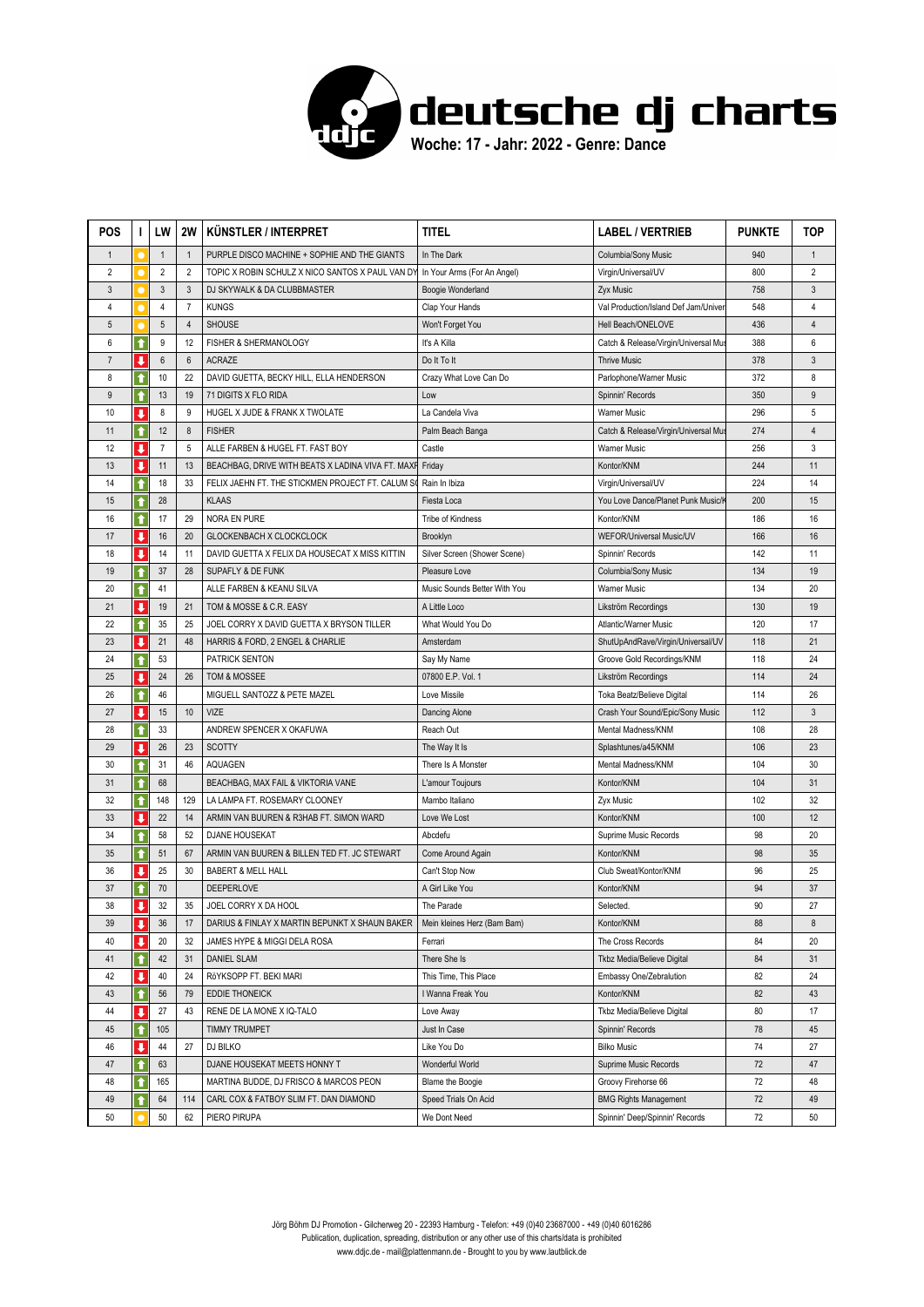

| <b>POS</b> | I.                      | LW  | 2W  | KÜNSTLER / INTERPRET                            | TITEL                                         | <b>LABEL / VERTRIEB</b>              | <b>PUNKTE</b> | TOP            |
|------------|-------------------------|-----|-----|-------------------------------------------------|-----------------------------------------------|--------------------------------------|---------------|----------------|
| 51         | ↑                       | 103 | 88  | SEAN FINN & BODYBANGERS                         | Da Ya Think I'm Sexy?                         | <b>NITRON Music/Sony Music</b>       | 70            | 29             |
| 52         | $\star$                 |     |     | TOM WILCOX                                      | In The Air Tonight                            | Eastparcmusix                        | 70            | 52             |
| 53         | ↓                       | 34  | 15  | DISCO CULTURE FT. GREG & GREGORY                | Stayin Alive                                  | Culture 54/A45/KNM                   | 70            | 8              |
| 54         | ı                       | 39  | 41  | <b>MARK BALE</b>                                | Need Nobody                                   | Playbox/Kontor/KNM                   | 66            | 39             |
| 55         | $\bullet$               | 102 |     | <b>JUSTUS</b>                                   | Tunnel                                        | <b>Musical Freedom</b>               | 66            | 55             |
| 56         | J                       | 52  | 81  | RöYKSOPP FT. ASTRID S                           | Breath                                        | Embassy One/Zebralution              | 62            | 52             |
| 57         | ★                       |     |     | VALENTINO KHAN X DILLON FRANCIS                 | Move It                                       | <b>VK Music</b>                      | 60            | 57             |
| 58         | $\overline{\mathbf{I}}$ | 29  | 16  | REGARD X YEARS & YEARS                          | Hallucination                                 | Ministry of Sound Recordings         | 60            | 15             |
| 59         | ↓                       | 43  | 40  | ROBIN SCHULZ & DENNIS LLOYD                     | Young Right Now                               | <b>Warner Music</b>                  | 60            | 3              |
| 60         | $\star$                 |     |     | COLORBLAST                                      | Message In A Bottle                           | Virgin/Universal/UV                  | 60            | 60             |
| 61         | ↑                       | 72  |     | MC DURO X DJ COMBO                              | Darkness                                      | XWaveZ/KHB Music/KNM                 | 58            | 61             |
| 62         | ↓                       | 55  | 61  | <b>TENSNAKE</b>                                 | L.A. Noir                                     | Kontor/KNM                           | 58            | 30             |
| 63         | ↑                       | 69  | 39  | <b>CROATIA SQUAD</b>                            | The Beat Goes                                 | Kontor/KNM                           | 58            | 21             |
| 64         | J                       | 38  | 36  | MILK & SUGAR, GREG GOULD & INAYA DAY            | Love Like This                                | Kontor/KNM                           | 54            | 19             |
| 65         | ↑                       | 80  | 60  | HUGEL FT. CUMBIAFRICA                           | El Sueno                                      | Cr2 Records                          | 54            | 58             |
| 66         | $\bullet$               | 116 | 101 | STEV DIVE & DJ BLACKSTONE & ALBA KRAS           | So Many Men, so Little Time                   | <b>Tribal Kitchen</b>                | 54            | 66             |
| 67         | $\star$                 |     |     | <b>WHOMADEWHO</b>                               | UUUU                                          | Embassy One/Zebralution              | 52            | 67             |
| 68         | ↑                       | 71  | 59  | <b>NOT FOR SALE</b>                             | My Melody                                     | Tkbz Media/Believe Digital           | 52            | 21             |
| 69         | ↑                       | 133 | 69  | <b>JOHN SUMMIT</b>                              | La Danza                                      | Defected Records                     | 50            | 69             |
| 70         | ↓                       | 65  | 50  | <b>MARC REASON</b>                              | Up & Down                                     | TB Media/Believe Digital             | 50            | 50             |
| 71         | $\star$                 |     |     | <b>STREAM</b>                                   | <b>Freed From Desire</b>                      | Mental Madness/KNM                   | 50            | 71             |
| 72         | ↑                       | 186 | 97  | <b>WILL SPARKS</b>                              | Say It Again                                  | Kontor/KNM                           | 50            | 72             |
| 73         | ↟                       | 81  | 173 | <b>GREGORY PORTER X TWOCOLORS</b>               | Dry Bones                                     | Decca                                | 50            | 73             |
| 74         | ★                       |     |     | MAJESTIC FT. NONÔ                               | Time To Groove                                | Ministry of Sound Recordings         | 48            | 74             |
| 75         | $\star$                 |     |     | <b>MOTEZ</b>                                    | Submission                                    | Kontor/KNM                           | 48            | 75             |
| 76         | $\star$                 |     |     | FERRY CORSTEN & WE ARE LOUD                     | Here Comes The Love                           | Kontor/KNM                           | 48            | 76             |
| 77         | ↑                       | 96  |     | BLOCK & CROWN & MAICKEL TELUSSA FT. BOYZ R BUS' | Call On Me                                    | <b>Tribal Kitchen</b>                | 48            | 77             |
| 78         | ↑                       | 79  | 38  | KOSMONOVA X TECAY X OLIVER BARABAS FT. SHAUN B. | It's Still A Dream                            | Push2play music                      | 46            | 15             |
| 79         | ↓                       | 48  |     | KLUBBINGMAN & ANDY JAY POWELL                   | See The Future                                | Klubbstyle/DigDis                    | 46            | 33             |
| 80         | $\star$                 |     |     | NO HOPES                                        | Sadness                                       | Zyx Music                            | 46            | 80             |
| 81         | ↑                       | 117 | 90  | <b>LEONY</b>                                    | Remedy                                        | Kontor/KNM                           | 46            | 35             |
| 82         | ↑                       | 95  | 98  | <b>REBUKE VS. STORM</b>                         | Storm 2022                                    | Ministry of Sound Recordings         | 44            | 82             |
| 83         | $\star$                 |     |     | ARMIN VAN BUUREN, REINIER ZONNEVELD & ROLAND CI | We Can Dance Again                            | Kontor/KNM                           | 44            | 83             |
| 84         | $\star$                 |     |     | BLOCK & CROWN & SEAN FINN FT. CULUM FREA        | Never Can Say Goodbye                         | <b>Tribal Kitchen</b>                | 44            | 84             |
| 85         | ↓                       | 30  | 37  | <b>CID</b>                                      | Carnaval De Paris                             | Catch & Release/Virgin/Universal Mus | 44            | 30             |
| 86         | ↑                       | 137 |     | ÖWNBOSS, SEVEK                                  | Move Your Body                                | Musical Freedom                      | 42            | 86             |
| 87         | ↓                       | 23  | 76  | RENé DE LA MONé & PATRICK METZKER               | Feeling Like                                  | <b>Future House Cloud</b>            | 42            | 23             |
| 88         | ↓                       | 47  | 68  | STEVE AOKI X MARNIK X LEONY                     | Stop The World                                | Crash Your Sound/Columbia/Sony Mu    | 40            | 38             |
| 89         | ↑                       | 161 |     | <b>SHOUSE</b>                                   | Love Tonight                                  | Hell Beach/ONELOVE                   | 40            | $\overline{2}$ |
| 90         | $\overline{\mathbf{I}}$ | 84  | 47  | DJ NIRRO                                        | Ocean                                         | Dance Of Toads/Label Worx            | 40            | 26             |
| 91         | $\bullet$               | 104 |     | NO HOPES & SEAN FINN                            | Deep End                                      | <b>Tribal Kitchen</b>                | 40            | 91             |
| 92         | ↑                       | 109 |     | VINYLSHAKERZ X BASSLOOP                         | Daddy Cool                                    | Airbase Recordings/Hooky Recording   | 40            | 92             |
| 93         | $\overline{\mathbf{I}}$ | 49  | 51  | <b>CIHANBACK</b>                                | Angel                                         | Zyx Music                            | 40            | 30             |
| 94         | $\star$                 |     |     | EDM LOVERS X SVEN KUHLMANN X BOYSCO & COCINER   | Voices                                        | XWaveZ/KHB Music/KNM                 | 38            | 94             |
| 95         | $\ddot{\phantom{a}}$    | 78  | 96  | <b>IMANBEK &amp; BYOR</b>                       | <b>Belly Dancer</b>                           | Musical Freedom                      | 38            | 78             |
| 96         | ↓                       | 54  |     | JAMIE XX                                        | Lets Do It Again                              | Young/XL Recordings                  | 38            | 54             |
| 97         | ↓                       | 91  |     | SWEDISH HOUSE MAFIA & STING                     | Redlight                                      | SSA/Republic/Universal/UV            | 38            | 73             |
| 98         | $\star$                 |     |     | <b>TEQKOI X AIKO</b>                            | You Broke My Heart Again (Robin Schulz Remix) | Mentalo/Warner Music                 | 36            | 98             |
| 99         | $\star$                 |     |     | NAXWELL X INTERSTELLARO X BELL BOOK & CANDLE    | Rescue Me                                     | Valicon Records                      | 36            | 99             |
| 100        | $\overline{\mathbf{I}}$ | 92  |     | CHARMING HORSES X KICKBAIT X FELIX SCHORN       | Never Leave You (Uh Oooh, Uh Oooh)            | NITRON Music/Sony Music              | 36            | 92             |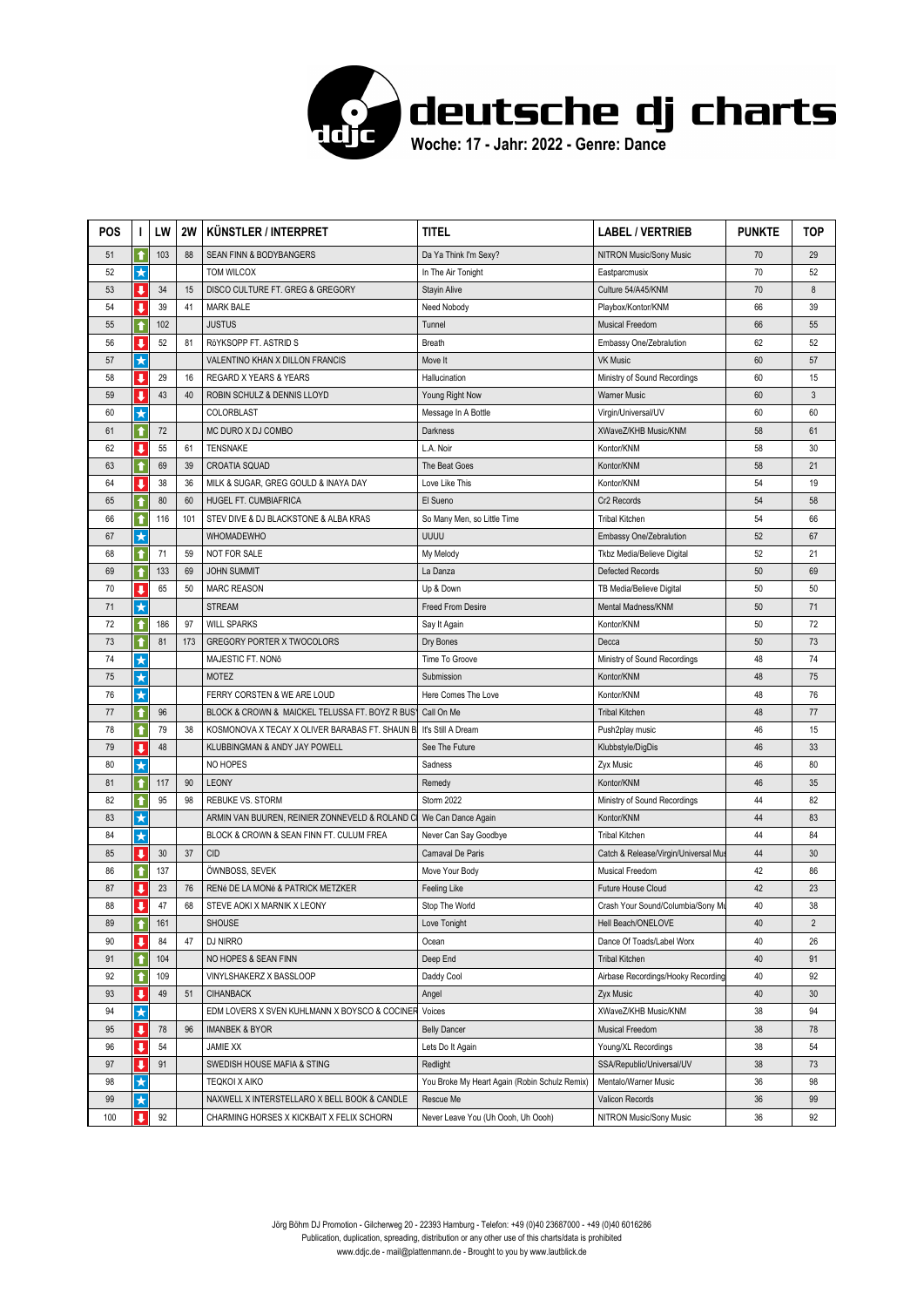

| <b>POS</b> | ı                       | LW  | <b>2W</b> | KÜNSTLER / INTERPRET                        | titel                                    | <b>LABEL / VERTRIEB</b>     | <b>PUNKTE</b> | TOP |
|------------|-------------------------|-----|-----------|---------------------------------------------|------------------------------------------|-----------------------------|---------------|-----|
| 101        | $\ddot{\phantom{a}}$    | 85  | 89        | SONIC ONE X TWOLOUD X DEEPERLOVE            | Ambulance DJ                             | Playbox/Kontor/KNM          | 36            | 85  |
| 102        | ↓                       | 100 | 107       | CHRIS AVEDON & MAKS                         | Dauerhaft                                | Traumarchiv/Believe Digital | 36            | 100 |
| 103        | $\star$                 |     |           | SWEDISH HOUSE MAFIA & THE WEEKND            | Moth To A Flame                          | Republic/Universal/UV       | 34            | 30  |
| 104        | $\star$                 |     |           | <b>SOFI TUKKER</b>                          | Original Sin                             | Ultra Records               | 34            | 100 |
| 105        | $\star$                 |     |           | STEV DIVE & ALBA KRAS                       | <b>Get Physical</b>                      | <b>Tribal Kitchen</b>       | 34            | 72  |
| 106        | ↑                       | 195 | 131       | <b>LIQUIDFIVE</b>                           | Sweater Weather                          | 5L-Records                  | 34            | 102 |
| 107        | J                       | 62  | 83        | DEJA-Q                                      | Nobody                                   | <b>Bad Clinic</b>           | 34            | 62  |
| 108        | $\ddot{\phantom{a}}$    | 59  | 64        | DANIEL PORTMAN                              | Ally of the Good                         | Kontor/KNM                  | 32            | 59  |
| 109        | ₩                       | 73  | 71        | LUUDE FT. COLIN HAY                         | Down Under                               | Kontor/KNM                  | 32            | 28  |
| 110        | ↑                       | 123 | 112       | RüFüS DU SOL                                | On My Knees                              | Rose Avenue/Reprise         | 30            | 102 |
| 111        | ↑                       | 160 | 155       | WE WILL                                     | Don't Give Me Your Life                  | Non Stop Dancing            | 30            | 111 |
| 112        | ↑                       | 125 | 100       | THE BOY FROM THE FUTURE                     | The Day You Will See the Light           | Landscapes Music            | 30            | 95  |
| 113        | J                       | 67  | 56        | <b>WOEN TOPA</b>                            | My Remedy                                | nuOn music                  | 30            | 53  |
| 114        | $\star$                 |     |           | <b>TOMMY TRASH</b>                          | Jaguwawa                                 | Kontor/KNM                  | 30            | 114 |
| 115        | $\star$                 |     |           | ROMAN FLüGEL & FRANK WIEDEMANN              | Karmadonut                               | <b>Drumpoet Community</b>   | 30            | 115 |
| 116        | $\star$                 |     |           | SEAN FINN & LOTUS FT. THE POINTER SISTERS   | Automatic                                | <b>BIP Records</b>          | 30            | 116 |
| 117        | ↑                       | 156 |           | <b>LIQUID FIVE</b>                          | Sweat Weather                            | 5L-Records                  | 30            | 117 |
| 118        | $\star$                 |     |           | R3HAB                                       | My Pony (Kryder Remix)                   | Virgin/Universal/UV         | 30            | 118 |
| 119        | ↑                       | 127 |           | <b>LEROY DANIELS</b>                        | Follow You Follow Me                     | Catania Music/Believe       | 30            | 101 |
| 120        | $\star$                 |     |           | CHEESECAKE BOYS, BETTY LOVE                 | Holiday                                  | pornostar records           | 30            | 120 |
| 121        | $\overline{\mathbf{1}}$ | 120 | 117       | DJ HAPPY VIBES FT, JAZZMIN                  | Weightless                               | Aroma Records               | 30            | 107 |
| 122        | ↑                       | 131 |           | ANDY JAY POWELL                             | <b>Spiritual Process</b>                 | Klubbstyle/DigDis           | 30            | 122 |
| 123        | $\star$                 |     |           | A7S & S1MBA                                 | On And On                                | FFRR/Warner Music           | 30            | 123 |
| 124        | $\bullet$               | 130 | 103       | AMFREE & STEFANE                            | Passion                                  | Zyx Music                   | 30            | 29  |
| 125        | $\overline{\mathbf{I}}$ | 113 | 102       | PETER MIETHIG                               | Visions                                  | State Soundscapes           | 30            | 102 |
| 126        | ↟                       | 134 | 105       | TENSNAKE FT. DARAMOLA                       | Strange Without You                      | Kontor/KNM                  | 30            | 105 |
| 127        | $\star$                 |     |           | MIKE CANDYS, SUNLIKE BROTHERS & JORDAN RYS  | Losing My Mind                           | Kontor/KNM                  | 30            | 127 |
| 128        | ↑                       | 189 | 106       | <b>LEGEND B</b>                             | Lost In Love (Madwave Extended Mix)      | Amsterdam Trance Records    | 30            | 106 |
| 129        | $\star$                 |     |           | DARREN STYLES & MARK SIXMA FT. NOUBYA       | Louder                                   | Kontor/KNM                  | 30            | 129 |
| 130        | $\star$                 |     |           | <b>KRYDER</b>                               | Wish                                     | Kontor/KNM                  | 28            | 115 |
| 131        | ↑                       | 177 |           | THE CUBE GUYS                               | Music In My Head (Agent Greg Remix 2022) | Kontor/KNM                  | 28            | 131 |
| 132        | ↑                       | 171 | 126       | ALY & FILA X LUKE BOND & AUDREY GALLAGHER   | Million Voices (Billy Gillies Remix)     | <b>FSOE Recordings</b>      | 28            | 74  |
| 133        | $\bullet$               | 146 | 121       | <b>GENIX &amp; JVME</b>                     | Im Awake (Anden Remix)                   | Anjunabeats                 | 28            | 121 |
| 134        | $\overline{\mathbf{I}}$ | 61  | 57        | THE GOLDEN FOX                              | Ping Pong                                | nuOn music                  | 28            | 57  |
| 135        | $\star$                 |     |           | ARMIN VAN BUUREN & SAM GRAY                 | Human Touch                              | Kontor/KNM                  | 28            | 19  |
| 136        | J                       | 126 | 119       | <b>BENDEN</b>                               | Montbui EP                               | <b>Tropical Grails</b>      | 28            | 119 |
| 137        | ↓                       | 121 |           | <b>MARTIN GARRIX &amp; MESTO</b>            | Limitless                                | Stmpd Rcrds                 | 28            | 121 |
| 138        | $\star$                 |     | 183       | JAY FROG & AMFREE                           | House Hooray (Party & Bullshit)          | Golden Chocolate Records    | 28            | 60  |
| 139        | ↑                       | 140 | 123       | <b>STEV DIVE</b>                            | Gypsy Woman                              | <b>Tribal Kitchen</b>       | 28            | 65  |
| 140        | $\star$                 |     | 157       | PBH & JACK                                  | Luvstruck                                | Xploded Music Limited       | 28            | 140 |
| 141        | $\bullet$               | 192 | 140       | FERRY CORSTEN & MORGAN PAGE FT. CARA MELIN  | Wounded                                  | Kontor/KNM                  | 28            | 57  |
| 142        |                         | 143 | 120       | MARQ AUREL, DENNIS SECLANE, FLIXXCORE       | Ohh Baby                                 | Redlight-Media              | 28            | 120 |
| 143        | ↓                       | 60  | 80        | MONOLINK X ZIGAN ALDI                       | Fidale (I feel)                          | Embassy One/Zebralution     | 28            | 29  |
| 144        | $\star$                 |     | 72        | BLOCK & CROWN & SEAN FINN & CHRISTOPHER NOX | D.I.S.C.O.                               | <b>Tribal Kitchen</b>       | 28            | 28  |
| 145        | ↑                       | 150 | 124       | ARMIN VAN BUUREN                            | <b>Blue Fear</b>                         | Kontor/KNM                  | 28            | 87  |
| 146        | ↓                       | 90  |           | ME & MY TOOTHBRUSH                          | Unbreakable                              | Kontor/KNM                  | 28            | 90  |
| 147        | ₩                       | 106 |           | PASCAL LETOUBLON FT. LEONY                  | Friendships (Lost My Love) (ATB Remix)   | Virgin/Universal/UV         | 28            | 41  |
| 148        | ↑                       | 152 | 146       | <b>FERRY CORSTEN</b>                        | Punk (Tom Staar Remix)                   | Flashover Recordings        | 26            | 88  |
| 149        | $\star$                 |     |           | SONS OF MARIA                               | Heirloom                                 | Kontor/KNM                  | 26            | 149 |
| 150        | $\blacksquare$          | 87  | 177       | <b>RUDY</b>                                 | Move Ya Body                             | <b>3Beat Productions</b>    | 26            | 81  |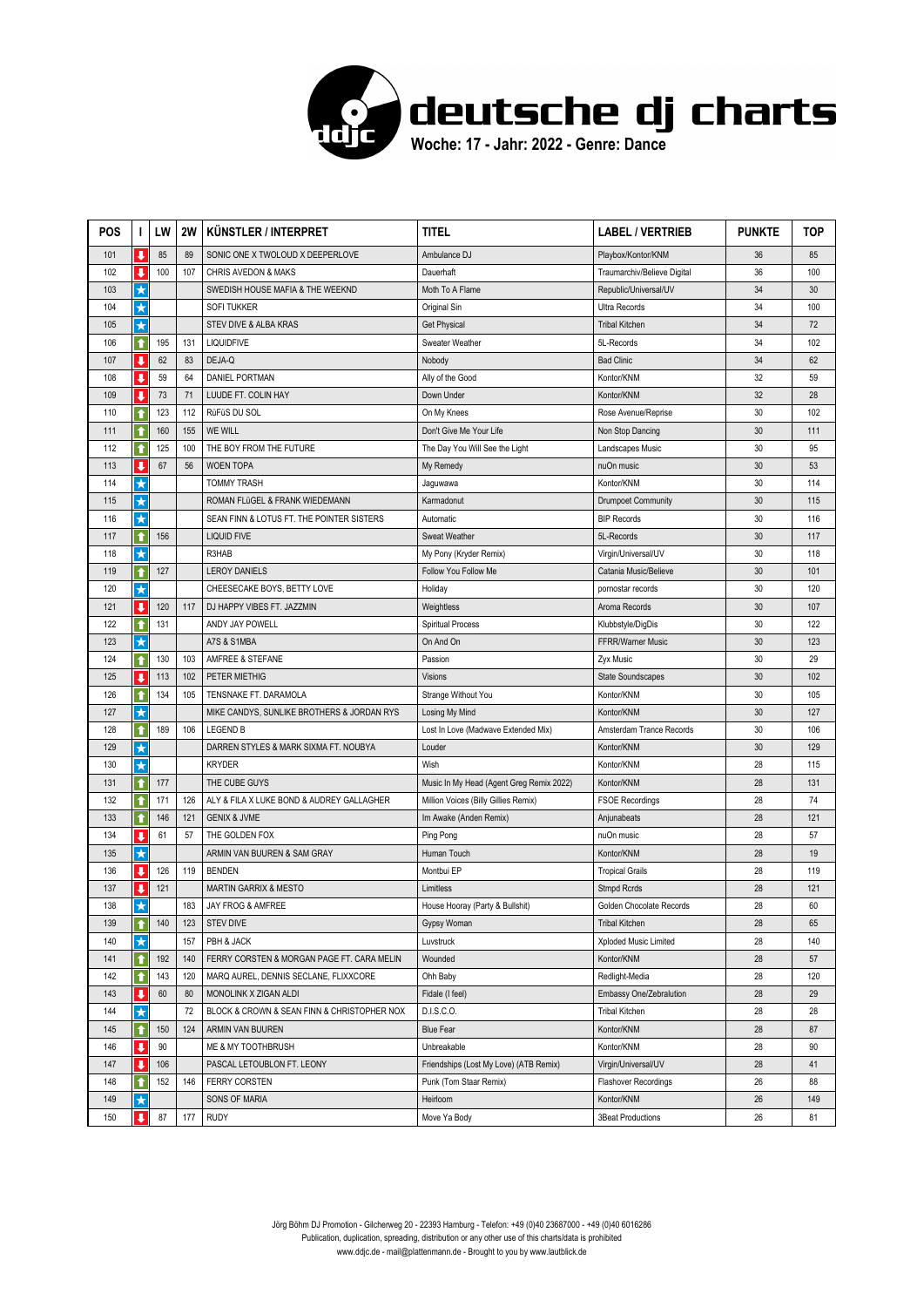

| <b>POS</b> | I.                      | LW  | <b>2W</b> | KÜNSTLER / INTERPRET                             | TITEL                             | <b>LABEL / VERTRIEB</b>      | <b>PUNKTE</b> | TOP |
|------------|-------------------------|-----|-----------|--------------------------------------------------|-----------------------------------|------------------------------|---------------|-----|
| 151        | $\ddot{\phantom{0}}$    | 74  | 54        | FIREBEATZ & DUBDOGZ                              | Give It Up                        | Spinnin' Records             | 26            | 20  |
| 152        | ↓                       | 151 | 147       | BIXX, YOSHI & RAZNER AND SUE MCLAREN             | Still We Rise                     | Amsterdam Trance Records     | 26            | 106 |
| 153        |                         | 183 |           | <b>LITTGLOSS</b>                                 | Milkshake                         | Virgin/Universal/UV          | 26            | 153 |
| 154        | ↑                       | 163 | 143       | <b>MATT FAX &amp; ESTIVA</b>                     | Nova / Found                      | Colorize/Enhanced Music      | 26            | 129 |
| 155        | J                       | 45  | 58        | <b>TYSHER</b>                                    | In Love with TMF                  | <b>Tysher Records</b>        | 26            | 45  |
| 156        | $\star$                 |     |           | 4 GAARDS & DJ WORRIS                             | Open your Door                    | Bootcamp                     | 26            | 156 |
| 157        | ★                       |     |           | <b>PANORAM</b>                                   | <b>Acrobatic Thoughts</b>         | <b>Running Back</b>          | 26            | 157 |
| 158        | $\star$                 |     |           | <b>JAXX &amp; VEGA X HUSMAN</b>                  | Desperados                        | Rave Culture                 | 26            | 158 |
| 159        | ↓                       | 142 |           | <b>JAXX INC.</b>                                 | Move Your Body                    | Kontor/KNM                   | 26            | 126 |
| 160        | ↑                       | 185 |           | CRAZIBIZA X KARL8 X ANDREA MONTA                 | Xfinity                           | pornostar records            | 26            | 160 |
| 161        | ↓                       | 157 | 190       | STAGE42                                          | <b>Fallow Me</b>                  | Wanderlust/Believe Digital   | 26            | 125 |
| 162        | ı                       | 115 | 109       | DJ SAMMY & CHLOE MARIN                           | This Is Who We Are                | MyClubroom                   | 26            | 65  |
| 163        | $\star$                 |     | 122       | <b>MARCAPASOS</b>                                | <b>Cosby Sweater</b>              | TB Media/KNM                 | 26            | 122 |
| 164        | ↓                       | 57  | 169       | MARTINA BUDDE FT. ADI WOLF                       | Jump                              | Groovy Firehorse 66          | 26            | 57  |
| 165        | $\star$                 |     |           | <b>CALMANI &amp; GREY</b>                        | Ride on Time                      | High Five/Planet Punk/KNM    | 26            | 165 |
| 166        | $\overline{\mathbf{I}}$ | 159 | 139       | <b>DENNIS SECLANE</b>                            | I Like You                        | Fadersport/KNM               | 26            | 50  |
| 167        | ↓                       | 101 |           | <b>KUU</b>                                       | Dance With Me                     | <b>Warner Music</b>          | 26            | 101 |
| 168        | ↓                       | 132 | 158       | JAX JONES FT. MENK                               | Where Did You Go?                 | Polydor/Universal Music/UV   | 24            | 42  |
| 169        | $\star$                 |     |           | <b>MIKE CANDYS</b>                               | Do My Ting                        | Kontor/KNM                   | 24            | 36  |
| 170        | $\star$                 |     | 148       | CHICANE                                          | <b>Red Skies</b>                  | Kontor/KNM                   | 24            | 53  |
| 171        | $\star$                 |     | 142       | COTONE                                           | What You Want                     | Kontor/KNM                   | 24            | 142 |
| 172        |                         | 172 | 165       | ARMIN VAN BUUREN & BLASTERJAXX                   | Tarzan                            | Kontor/KNM                   | 24            | 86  |
| 173        | ↑                       | 175 | 164       | DELERIUM FT. SARAH MCLACHLAN                     | Silence (Avira Remix)             | Kontor/KNM                   | 24            | 164 |
| 174        | $\star$                 |     | 172       | <b>ROXS</b>                                      | Now I Like Em                     | Klangbude                    | 24            | 72  |
| 175        | $\overline{\mathbf{I}}$ | 149 | 168       | KAIMO K, TRANCE CLASSICS & SUSANNE TEUTENBERG    | Take Me Away                      | Amsterdam Trance Records     | 24            | 79  |
| 176        | ↓                       | 141 | 82        | MAT.JOE & C'MON & OTISTIC                        | Sunflower                         | Club Sweat/Kontor/KNM        | 24            | 82  |
| 177        | ↑                       | 197 |           | JUDE & FRANK, ROBIN NOVAKU                       | Kana                              | Kontor/KNM                   | 24            | 177 |
| 178        | ↓                       | 168 | 161       | JEROME FT. MILA FALLS                            | Where the Love Is                 | Kontor/KNM                   | 24            | 43  |
| 179        | $\star$                 |     | 170       | AMPRIS & AMFREE FT. LEONA                        | <b>Believe</b>                    | Planet Punk Music/KNM        | 24            | 76  |
| 180        | $\star$                 |     |           | DISCODUMPER & NOTY                               | Talk to me                        | Kommandörr Music             | 24            | 180 |
| 181        | $\overline{\mathbf{I}}$ | 164 | 138       | OFF THE MEDS                                     | Hiccups                           | Studio Barnhus               | 24            | 138 |
| 182        | $\star$                 |     |           | E.M.C.K. X MARIO BECK X SVEN KUHLMANN X ALEX DEN | Rollercoaster                     | Zyx Music                    | 24            | 182 |
| 183        | $\overline{\mathbf{I}}$ | 154 | 162       | R3HAB X LUKAS GRAHAM                             | Most People                       | Virgin/Universal/UV          | 24            | 95  |
| 184        | $\star$                 |     |           | <b>FORT ARKANSAS</b>                             | The Deep End                      | Kontor/KNM                   | 24            | 184 |
| 185        | ↑                       | 198 | 145       | <b>STEV DIVE</b>                                 | Like this                         | Tiger Records/KNM            | 24            | 69  |
| 186        | ↓                       | 139 | 150       | DJ SAMMY VS. MISS VAN DER KOLK                   | I Fly With You                    | MyClubroom                   | 24            | 33  |
| 187        | $\star$                 |     |           | LOCK 'N LOAD                                     | Blow Ya Mind (Maurice West Remix) | Kontor/KNM                   | 24            | 187 |
| 188        | $\star$                 |     |           | JAQUES RAUPE & FUTURE MIND                       | <b>Holiday Crasher</b>            | Tb clubtunes/Believe Digital | 24            | 188 |
| 189        | $\star$                 |     |           | PURPLE DISCO MACHINE                             | Body Funk 2019                    | Columbia/Sony Music          | 24            | 189 |
| 190        | $\ddot{\phantom{a}}$    | 181 |           | <b>FOGSICK</b>                                   | Dreamer                           | Freak Noise Records          | 24            | 181 |
| 191        | ↓                       | 111 | 44        | DRENCHILL FT. INDIIANA                           | Feels Like This                   | NITRON Music/Sony Music      | 22            | 44  |
| 192        | $\star$                 |     |           | SWAY GRAY & BATEZ                                | Stand By Me                       | Zyx Music                    | 22            | 192 |
| 193        | $\star$                 |     |           | <b>FOGSICK</b>                                   | Freak Noise Records               | Freak Noise Records          | 22            | 193 |
| 194        | $\star$                 |     |           | <b>GOODBOYS</b>                                  | Black & Blue                      | Atlantic/Warner Music        | 22            | 84  |
| 195        | ↓                       | 174 | 152       | MIKE CANDYS & JACK HOLIDAY                       | Insomnia (Rework)                 | Kontor/KNM                   | 22            | 3   |
| 196        | $\star$                 |     |           | SUPER8&TAB                                       | Start Again                       | Armada Music                 | 22            | 196 |
| 197        | ↓                       | 173 |           | IAN SOURCE & COPAMORE                            | Light Of The Night                | XWaveZ/KHB Music/KNM         | 22            | 51  |
| 198        | ↓                       | 190 | 193       | RUBEN DE RONDE & KIMBERLY HALE                   | Here With Me                      | Statement! Recordings        | 22            | 145 |
| 199        | $\overline{\mathbf{I}}$ | 196 | 191       | PETE TONG, ARTBAT, JULES BUCKLEY                 | Age Of Love                       | Ministry of Sound Recordings | 22            | 156 |
| 200        | $\star$                 |     | 55        | CAT DEALERS & HRRTZ                              | Stronger                          | Kontor/KNM                   | 22            | 55  |